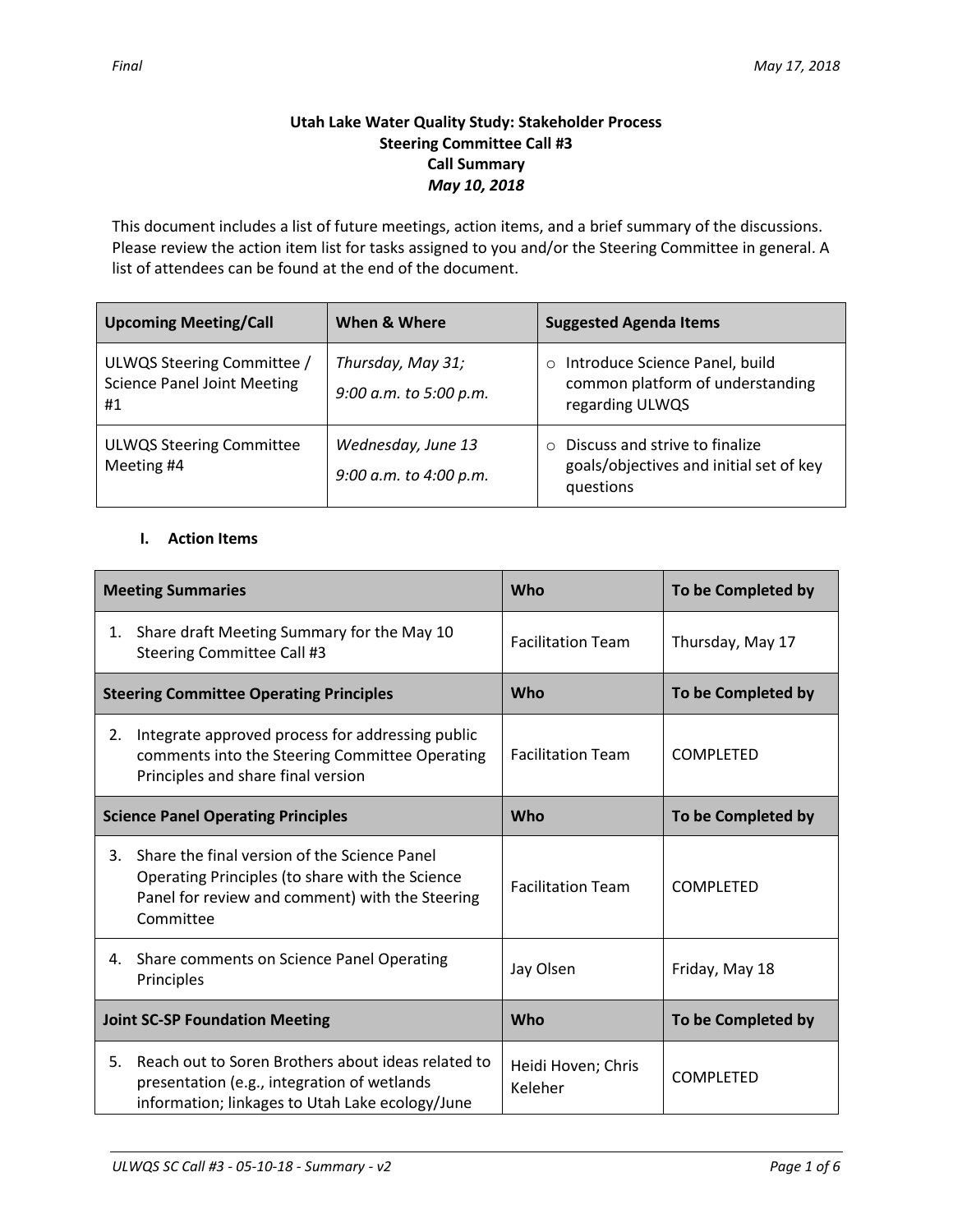| Sucker program presentation)                                                                                                                                                                   |                                              |                                      |
|------------------------------------------------------------------------------------------------------------------------------------------------------------------------------------------------|----------------------------------------------|--------------------------------------|
| Reach out to Jared Manning about assistance on<br>6.<br>presentation from CUWCD                                                                                                                | Jesse Stewart                                | COMPLETED                            |
| Develop agenda ideas for possible inclusion in<br>7.<br>agenda                                                                                                                                 | Eric Ellis, Erica<br>Gaddis, Gerard<br>Yates | <b>COMPLETED</b>                     |
| Work with presenters to confirm session timing<br>8.<br>and descriptions                                                                                                                       | <b>Facilitation Team</b>                     | <b>COMPLETED</b>                     |
| Develop proposed next version of Foundation<br>9.<br>meeting agenda for Steering Committee review                                                                                              | Co-chairs                                    | <b>COMPLETED</b>                     |
| 10. Confirm location for May 31 meeting                                                                                                                                                        | <b>DWQ</b>                                   | Friday, May 18                       |
| <b>Public Engagement Plan</b>                                                                                                                                                                  | Who                                          | To be Completed by                   |
| 11. Resend draft Public Engagement White Paper with<br>specific questions                                                                                                                      | <b>Facilitation Team</b>                     | <b>COMPLETED</b>                     |
| 12. Share comments and ideas related to Public<br>Engagement for DWQ consideration                                                                                                             | <b>Steering Committee</b>                    | Friday, May 25                       |
| 13. Develop materials related to ULWQS Engagement<br>Plan based on Steering Committee comments and<br>assessment of the Public Engagement White Paper<br>for discussion at the June 13 meeting | <b>DWQ</b>                                   | Friday, June 8                       |
|                                                                                                                                                                                                |                                              |                                      |
| <b>Additional Information</b>                                                                                                                                                                  | Who                                          | To be Completed by                   |
| 14. Update DWQ scope/phases document to include<br>definitions of relevant terms                                                                                                               | <b>DWQ</b>                                   | Friday, May 18                       |
| 15. Share full letter from Dr. Merritt and other related<br>information                                                                                                                        | <b>DWQ</b>                                   | Friday, May 18                       |
| 16. Share Phase I report with the SC in advance of the<br><b>Foundation meeting</b>                                                                                                            | <b>DWQ</b>                                   | TBD (pending joint<br>meeting dates) |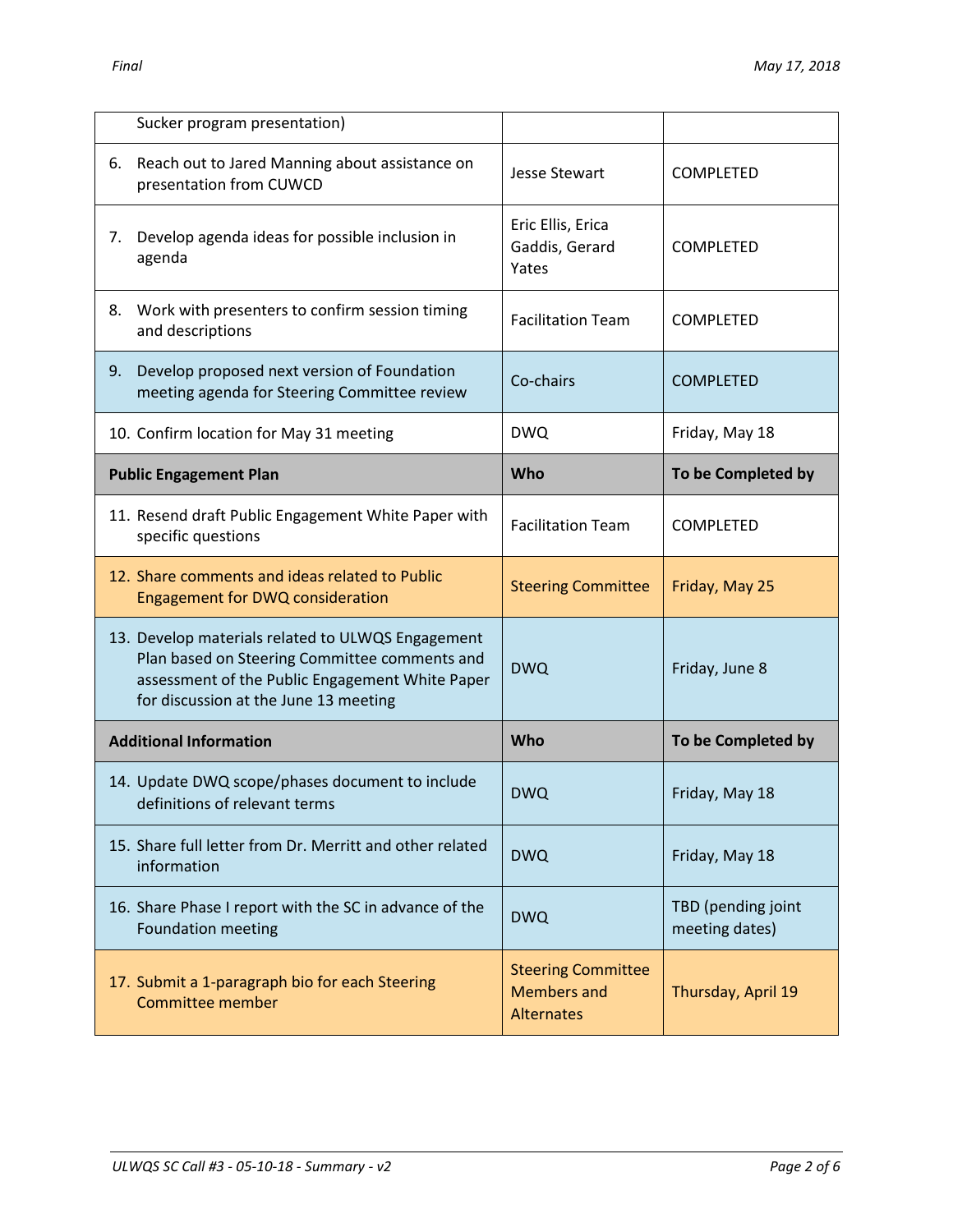### **II. Meeting Recording**

Due to technical difficulties a recording of the meeting is not available. Recordings of past meetings are available on the DWQ project website.

## **III. Key Points of Discussion**

### Introduction and Agenda Review

Participants were welcomed to the third conference call of the Utah Lake Water Quality Study (ULWQS) Steering Committee (SC) by facilitator Paul De Morgan of RESOLVE. Mr. De Morgan went over the agenda for the call and solicited comments or questions on the agenda from the Steering Committee, but none were raised.

ULWQS Steering Committee Co-chairs Eric Ellis and Erica Gaddis welcomed everybody and expressed their appreciation for everyone's participation on the call and the ULWQS process.

## Joint SC/SP Foundation Setting Meeting

Mr. De Morgan acknowledged the members of the Steering Committee that provided comments on the latest agenda for the May 31 Joint SC/SP Foundation Setting Meeting prior to the meeting. He provided an overview of an updated version of the agenda and explained the specific changes made to reflect the comments received from the Steering Committee. Mr. De Morgan described each presentation and asked for feedback and/or approval of the length of time allocated and content outlined in the agenda. There was substantial discussion from the Steering Committee which included identification of additional presentation topics that could be included in the agenda for the May  $31<sup>st</sup>$  meeting or a future meeting of the SC/SP. Several action items were identified following the discussion that will be necessary to help finalize the next version of the Meeting Agenda. These action items are listed in the table at the beginning of this document.

### Proposal for Responding to Public Comments

Mr. Ellis and Dr. Gaddis reviewed the proposal for responding to public comments received during the ULWQS process. Mr. De Morgan reviewed some proposed edits to the proposal made by one of the SC members and asked for the approval of the co-chairs to incorporate the edits into the document. Following the approval from the co-chairs, Mr. De Morgan asked the Steering Committee if they supported the document and incorporating it into the ULWQS Science Panel Operating Principles. There were no comments and was unanimous approval for incorporating the document into the SC Operating Principles.

# Public Comments Received Thus Far

Mr. De Morgan provided a quick overview of the comments received thus far and associated responses from the Co-chairs and the asked the Steering Committee if they had any comments. Several members of the Steering Committee expressed appreciation for the comments. One member asked why the full letter from Dr. Merritt was not shared. Dr. Gaddis indicated they did not feel the rest of the letter directly related to the ULWQS process however she agreed to send it out with some additional, earlier correspondence to provide context. In response to a question about why UDWQ did not respond she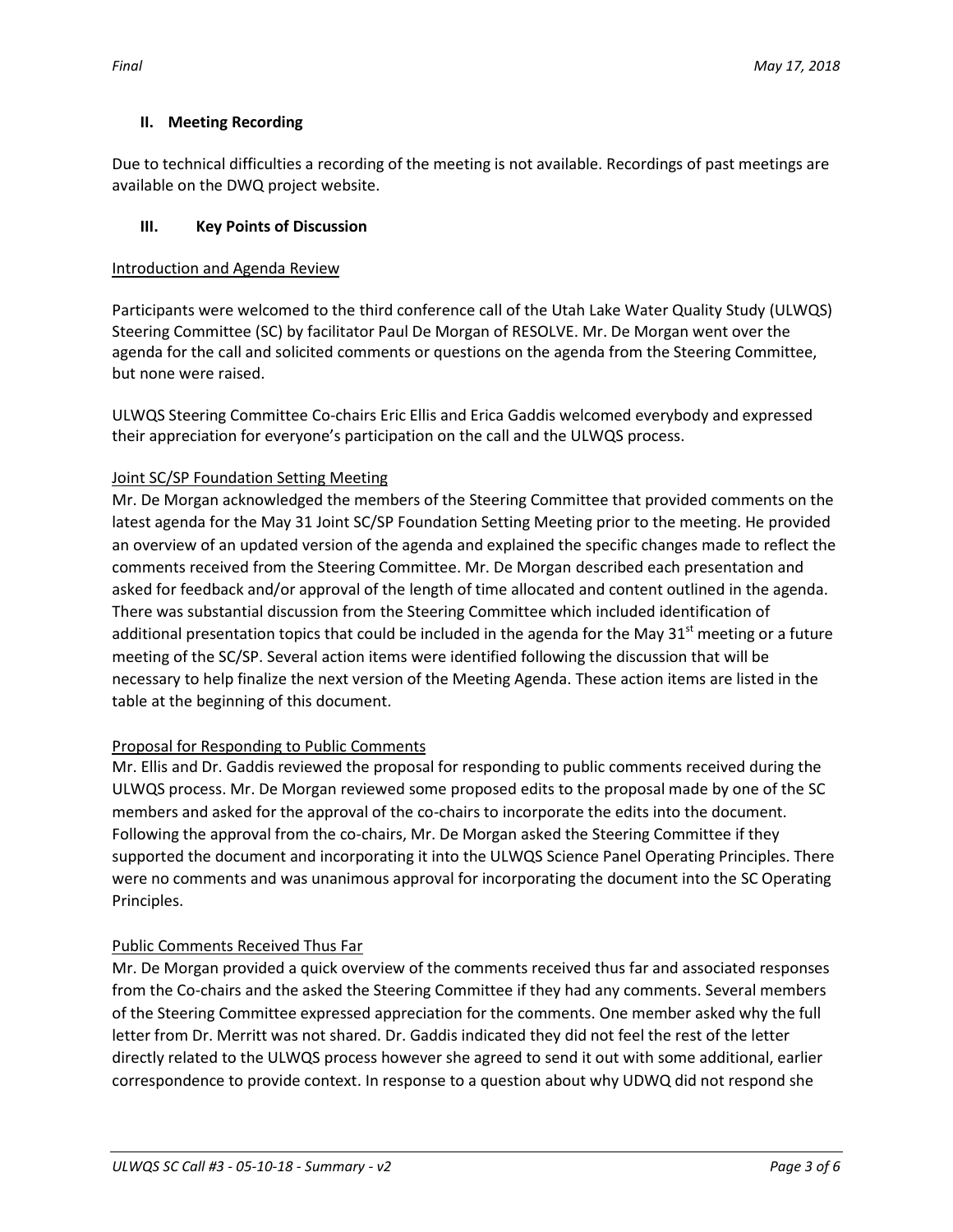indicated they felt they had already responded to the issues in the letter. A member suggested UDWQ reconsider the decision given who had received the letter.

Mr. De Morgan pointed out that one of the letters received by the Division of Water Quality suggested ULWQS Steering Committee co-chair Erica Gaddis had blocked several individuals from participating in the Science Panel. He solicited input from the Steering Committee to comment on whether they felt that the seating of the Science Panel had been done democratically and with unanimous approval of the Steering Committee. There was unanimous agreement from the Steering Committee that the seating of the Science Panel had in fact been done democratically and with unanimous approval. Mr. De Morgan reminded Steering Committee members that if they ever want to raise issues offline they could reach out to either him or Dave Epstein as appropriate.

Steering Committee Co-chair Erica Gaddis informed the Steering Committee that Sam Rushforth has resigned from the Science Panel. She expressed her disappointment and that Mr. Rushforth would be difficult or impossible to replace. Mr. De Morgan asked the group if any next steps should be taken regarding the Science Panel but no ideas were proposed.

Finally, Dr. Gaddis mentioned that DWQ is working through the details of the process to compensate members of the Science Panel for their participation and travel expenses.

### Public Engagement White Paper

Co-facilitator Dave Epstein gave an overview of the Public Engagement White Paper developed by the Facilitation Team. He described each section of the paper but explicitly stated that the paper is mostly theoretical and is meant to serve as a starting point for development of an actual ULWQS Public Engagement Plan to be developed by DWQ and the ULWQS Steering Committee. Mr. Epstein explicitly pointed out certain details of the white paper that will need to be considered by UDWQ and the Steering Committee as they proceed.

ULWQS Steering Committee co-chair Erica Gaddis expressed her belief in the importance of public engagement efforts and the need to allocate time and resources to a public engagement effort during the ULWQS.

A member of the Steering Committee expressed appreciation for the white paper and mentioned that he/she would be submitting comments after the meeting. The Facilitation Team stated that they would appreciate comments from the Steering Committee on the white paper and an action item was identified for the Steering Committee to provide comments within two weeks. In addition, UDWQ agreed to take those comments and then develop a proposed engagement plan (or initial outline) for Steering Committee review and discussion in June.

### Science Panel Operating Principles

Mr. De Morgan explained that some comments on the Science Panel Operating Principles had been received from a member of the Steering Committee. He went over these comments and asked the Steering Committee if they supported the proposed edits. There was full support for sharing this version of the Science Panel Operating Principles with the Science Panel for review and comment at the May 30 Science Panel meeting. One member of the Steering Committee expressed the opinion that some of the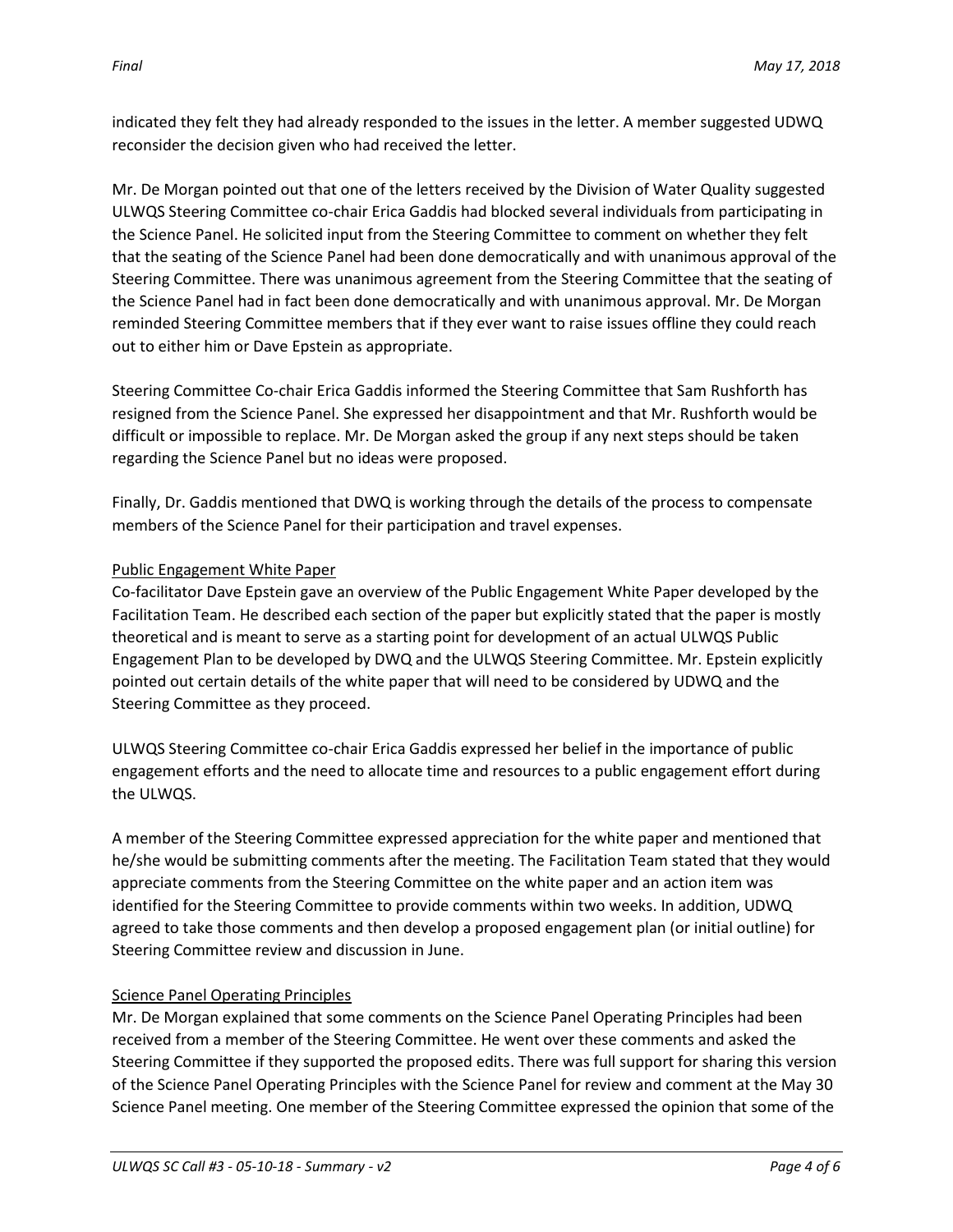language explaining the limitations of how and when Science Panel members can compete for work is confusing and could be clarified. The Facilitation Team requested the member share their questions and/or comments after the call.

## ULWQS Phases and Scope

ULWQS Steering Committee Co-chair Dr. Gaddis briefly described the ULWQS Phases and Scope document developed by DWQ. One of the members of the Steering Committee indicated some of the terminology included in the document is confusing and requested that definitions of the terms be added to the document. Dr. Gaddis offered to update the document with definitions of the important terms. This was added to the list of action items.

### Steering Committee and Science Panel Schedule

Mr. De Morgan went over the May-September schedule for the ULWQS Steering Committee and Science Panel as laid out to this point. He asked for questions or comments from the Steering Committee, but none were received.

In closing, Mr. De Morgan went over the unofficial list of action items that would come out of the call and thanked everyone for their participation.

## **IV. Public Comments**

During the meeting Mr. De Morgan suggested members of the public could indicate they wanted to make verbal public comments (and a phone number would then be shared) or to submit comments via the "chat" window on the Adobe Connect meeting interface. No requests or comments were received.

# **V. Participation**

### **Meeting Participants (Name, Organization – Stakeholder Interest):**

- David Barlow, Timpanogos Special Service District POTW
- Gary Calder, City of Provo Municipal
- Eric Ellis, Utah Lake Commission Co-Chair
- Erica Gaddis, Utah Division of Water Quality Co-Chair
- Jason Garrett, Utah County Health Department Public Health
- Heidi Hoven, Audubon Society Conservation and Environment
- Chris Keleher, Utah Division of Natural Resources Recreation, Fishing and Sovereign Lands
- Jay Montgomery, Utah County Stormwater Association Stormwater
- Jay Olsen, Utah Department of Agriculture and Food Agriculture
- Dennis Shiozawa, Brigham Young University Academic
- Brad Stapley, Springville City Municipal
- Jesse Stewart, Salt Lake City Department of Public Utilities Agriculture/Water Rights/Water Users
- George Weekley, US Fish and Wildlife Service Fish and Wildlife
- Neal Winterton, City of Orem Municipal
- Gerard Yates, Central Utah Water Conservancy District Water Management of Utah Lake

### **Alternate Steering Committee Members Present (Name, Organization – Stakeholder Interest):**

Craig Bostock, Utah County Health Department – Public Health